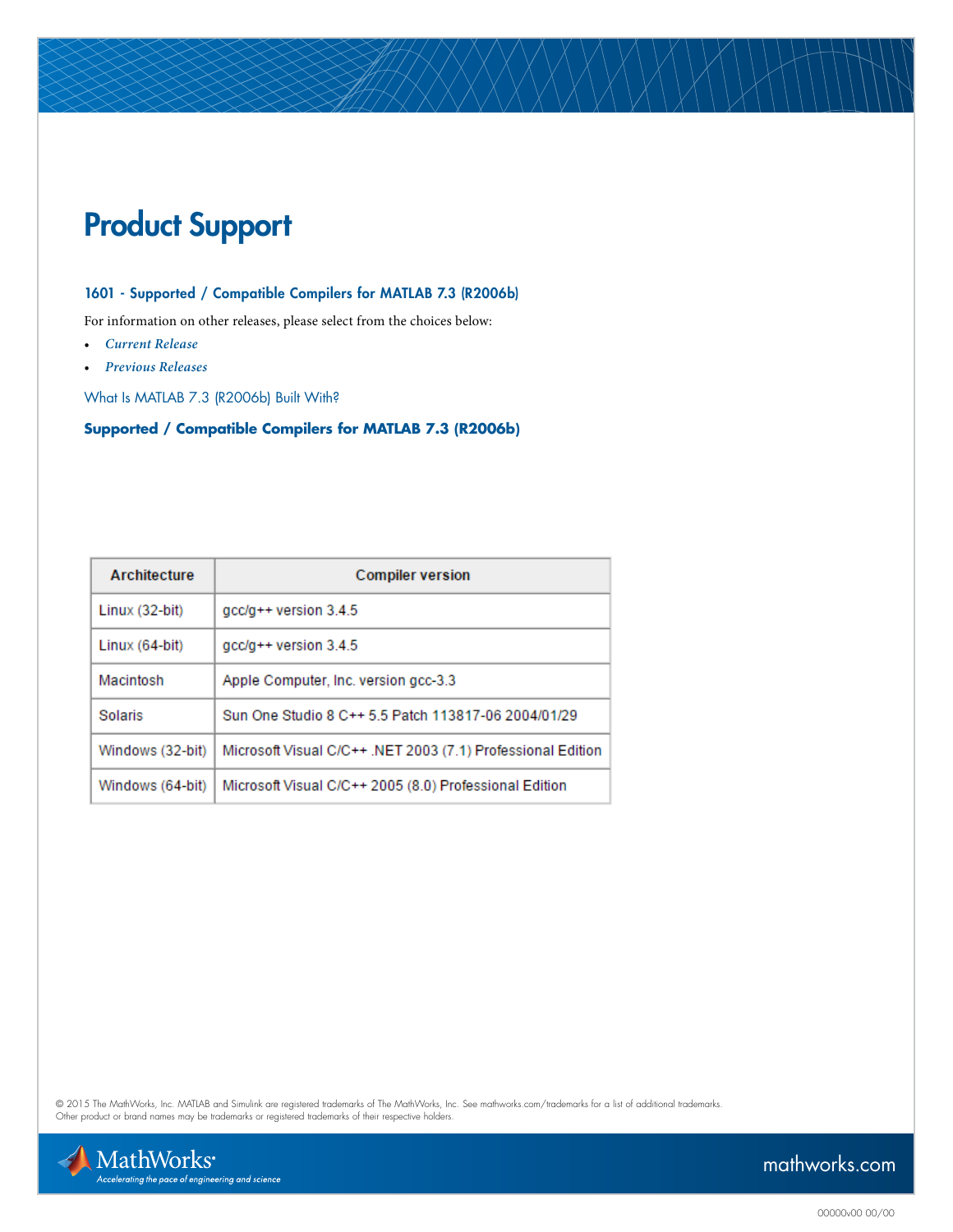### **Microsoft Windows (32-bit)**

### MATLAB 7.3 (Release 2006b) and Related Products

| <b>Microsoft Windows</b>              |                  |                | <b>MATLAB</b> | <b>MATLAB</b><br>Compiler | <b>MATLAB</b><br><b>Builder</b><br>for .NET | <b>MATLAB</b><br><b>Builder</b><br>for Excel | <b>MATLAB</b><br><b>Builder</b><br>for Java |
|---------------------------------------|------------------|----------------|---------------|---------------------------|---------------------------------------------|----------------------------------------------|---------------------------------------------|
| Compiler                              | Version          | <b>Notes</b>   | 7.3           | 4.5                       | 2.1                                         | 1.2.7                                        | 1.0                                         |
| Microsoft Visual C++ 2005             | 8.0<br>Prof. Ed. | 1,2            | x             | x                         | x                                           | x                                            |                                             |
| Microsoft Visual C++ .NET 2003        | 7.1<br>Prof. Ed. | 1,2            | x             | x                         | x                                           | x                                            |                                             |
| Microsoft Visual C/C++                | 6.0<br>Prof. Ed. | 1,2            | x             | x                         | х                                           | x                                            |                                             |
| <b>Microsoft Framework SDK</b>        | 2.0              | $\overline{2}$ |               |                           | x                                           |                                              |                                             |
|                                       | 1.1              | $\overline{2}$ |               |                           | х                                           |                                              |                                             |
| Lcc - Win32                           | 2.4.1            |                | x             | x                         |                                             |                                              |                                             |
| Borland C++ Builder                   | 6                | 3              | х             | x                         |                                             |                                              |                                             |
|                                       | 5                | $\mathbf{3}$   | x             | x                         |                                             |                                              |                                             |
| Borland C/C++ Free Command Line Tools | 5.5              |                | x             | x                         |                                             |                                              |                                             |
| Intel C/C++                           | 7.1              | $\overline{7}$ | х             |                           |                                             |                                              |                                             |
| Open Watcom                           | 1.3              |                | х             |                           |                                             |                                              |                                             |
| Intel Visual Fortran                  | 9.0              | $\overline{7}$ | х             |                           |                                             |                                              |                                             |
| Compaq Visual Fortran                 | 6.6              |                | х             |                           |                                             |                                              |                                             |
|                                       | 6.1              | $\,6\,$        | x             |                           |                                             |                                              |                                             |
| Sun Java Development Kit (JDK)        | 1.5              |                |               |                           |                                             |                                              | x                                           |
|                                       | 1.4              |                |               |                           |                                             |                                              | x                                           |

© 2015 The MathWorks, Inc. MATLAB and Simulink are registered trademarks of The MathWorks, Inc. See [mathworks.com/trademarks](http://www.mathworks.com/trademarks) for a list of additional trademarks.<br>Other product or brand names may be trademarks or registered

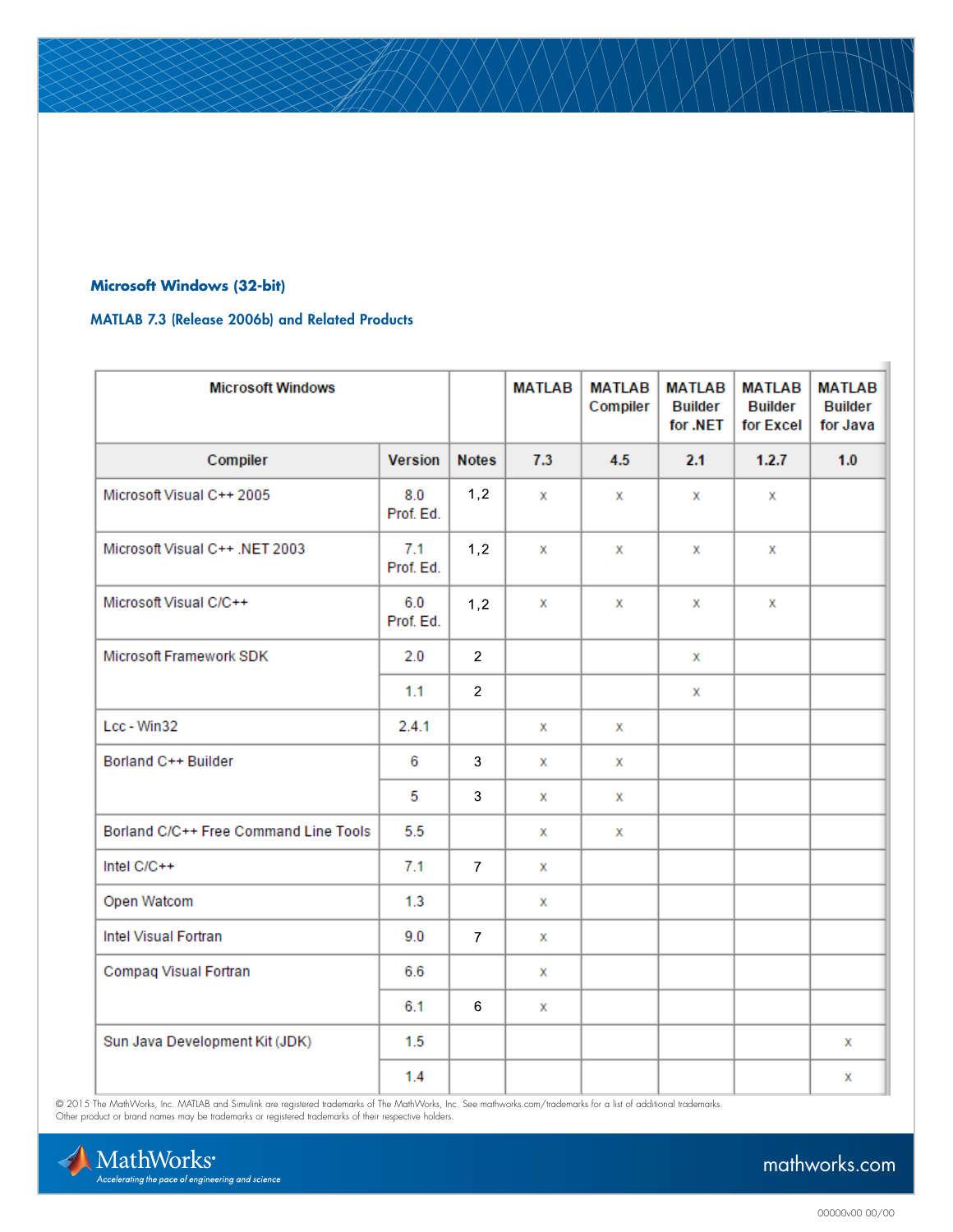### **Simulink 6.5 (R2006b) and Related Products**

| <b>Microsoft Windows</b>              |                  |                | (S-Functions)<br>Simulink | (Model Referencing)<br>Simulink | Simulink Accelerator | Stateflow | Real-Time Workshop | xPC Target |
|---------------------------------------|------------------|----------------|---------------------------|---------------------------------|----------------------|-----------|--------------------|------------|
| Compiler                              | <b>Version</b>   | <b>Notes</b>   | 6.5                       | 6.5                             | 6.5                  | 6.5       | 6.5                | 3.1        |
| Microsoft Visual C++ 2005             | 8.0<br>Prof Ed.  | $\mathbf{1}$   | x                         | х                               | x                    | х         | x                  | х          |
| Microsoft Visual C++ .NET 2003        | 7.1<br>Prof. Ed. | $\mathbf{1}$   | x                         | x                               | х                    | х         | x                  | х          |
| Microsoft Visual C/C++                | 6.0<br>Prof. Ed. | $\mathbf{1}$   | x                         | x                               | x                    | x         | x                  | x          |
| Lcc - Win32                           | 2.4.1            |                | x                         | x                               | х                    | x         | x                  |            |
| Borland C++ Builder                   | 6                | 3              | x                         |                                 | х                    | х         | x                  |            |
|                                       | 5                | 3              | x                         |                                 | x                    | x         | x                  |            |
| Borland C/C++ Free Command Line Tools | 5.5              |                | x                         |                                 | x                    | x         | x                  |            |
| Intel C/C++                           | 7.1              | $\overline{7}$ | x                         |                                 | х                    |           | x                  |            |
| Open Watcom                           | 1.3              |                | x                         |                                 | х                    | х         | х                  | х          |
| Intel Visual Fortran                  | 9.0              | 4, 7           | x                         |                                 | x                    |           |                    | x          |
| <b>Compaq Visual Fortran</b>          | 6.6              | $\overline{4}$ | x                         |                                 | х                    |           |                    |            |
|                                       | 6.1              | 4, 6           | х                         |                                 | х                    |           |                    |            |

© 2015 The MathWorks, Inc. MATLAB and Simulink are registered trademarks of The MathWorks, Inc. See [mathworks.com/trademarks](http://www.mathworks.com/trademarks) for a list of additional trademarks.<br>Other product or brand names may be trademarks or registered

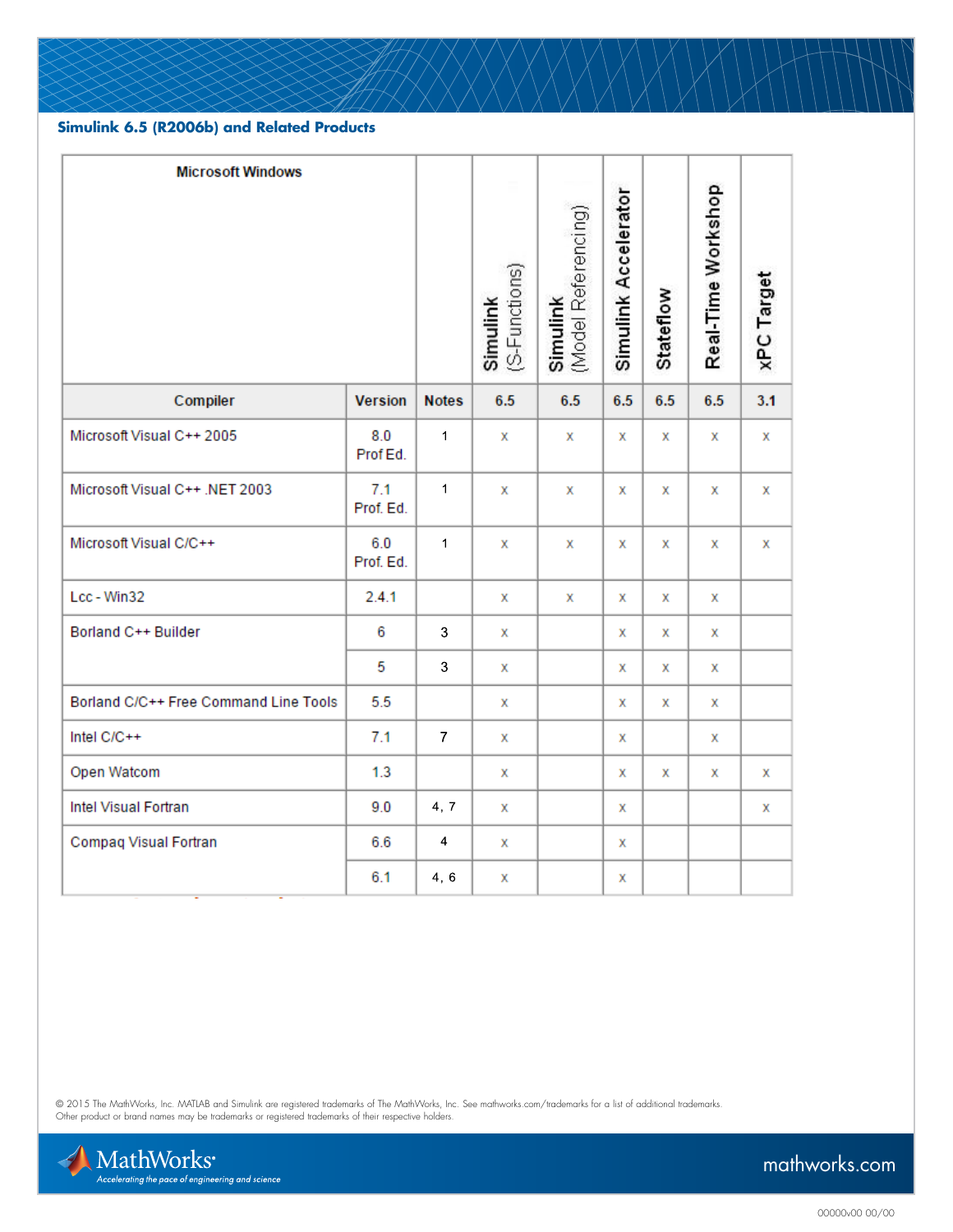## **Microsoft Windows (64-bit)**

#### MATLAB 7.3 (R2006b) and Related Products

| <b>Microsoft Windows</b>  |                  | <b>MATLAB</b> | <b>MATLAB</b><br>Compiler |     |
|---------------------------|------------------|---------------|---------------------------|-----|
| Compiler                  | <b>Version</b>   | <b>Notes</b>  | 7.3                       | 4.5 |
| Microsoft Visual C++ 2005 | 8.0<br>Prof. Ed. | 1, 5          | х                         | х   |
| Microsoft Platform SDK    | 14.0             |               | x                         |     |
| Intel Visual Fortran      | 9.0              |               | х                         |     |

#### Simulink 6.5 (R2006b) and Related Products

| <b>Microsoft Windows</b>    |                  |              | (S-Functions)<br>Simulink | (Model Referencing)<br>Simulink | Simulink Accelerator | Stateflow | Real-Time Workshop | xPC Target              |
|-----------------------------|------------------|--------------|---------------------------|---------------------------------|----------------------|-----------|--------------------|-------------------------|
| Compiler                    | <b>Version</b>   | <b>Notes</b> | 6.5                       | 6.5                             | 6.5                  | 6.5       | 6.5                | <b>Not</b><br>Supported |
| Microsoft Visual C++ 2005   | 8.0<br>Prof. Ed. | 1            | x                         | x                               | x                    | x         | х                  |                         |
| <b>Intel Visual Fortran</b> | 9.0              | 4, 7         | x                         |                                 | х                    |           |                    |                         |

#### Notes for the Microsoft Windows Tables for all MATLAB 7.3 (R2006b) and Simulink 6.5 (R2006b) Related Products

1. The list that is generated when using the mex -setup and mbuild -setup commands refers to the Microsoft Visual C++ .NET 2003 Compiler as Microsoft Visual C/C++ 7.1, and refers to the Microsoft Visual C++ 2005 Compiler as Microsoft Visual C/C++ 8.0. Only the Professional Edition of the Microsoft Compiler (version 6.0, 7.1 or 8.0) is officially tested and supported by the MathWorks products.

2. In order to build .NET components, the Microsoft .NET Framework SDK 1.1 or 2.0 must be installed. These products are automatically installed by Visual Studio 2003 or 2005 respectively, and they can also be downloaded from the Microsoft website: http://msdn.microsoft.com.

© 2015 The MathWorks, Inc. MATLAB and Simulink are registered trademarks of The MathWorks, Inc. See [mathworks.com/trademarks](http://www.mathworks.com/trademarks) for a list of additional trademarks. Other product or brand names may be trademarks or registered trademarks of their respective holders.

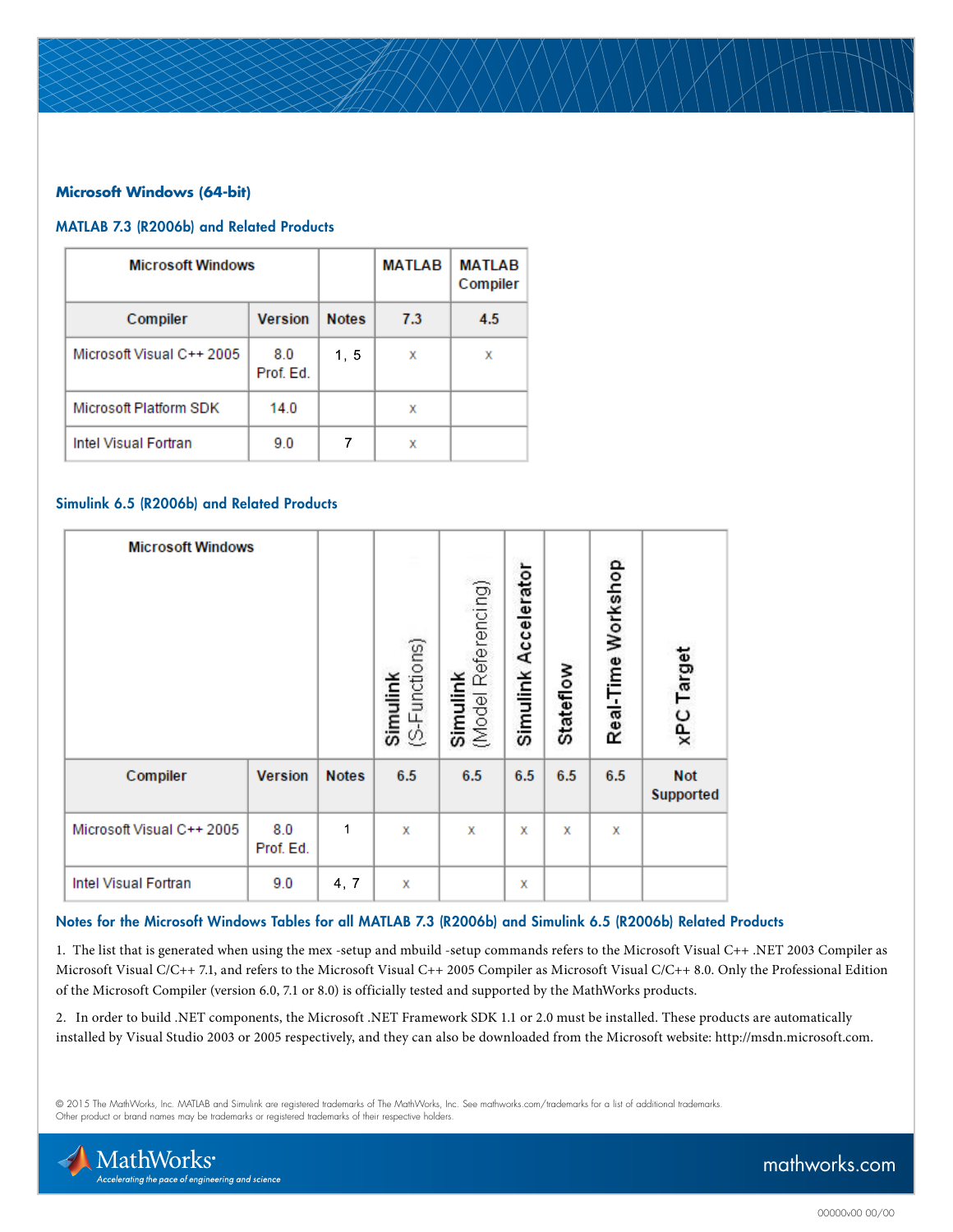In order to execute applications that use the resulting .NET components, the target machine must have the matching .NET Framework installed.

3. Version 6 of the Borland C++ Builder is packaged with Borland C/C++ Compiler 5.6. Version 5 of the Borland C++ Builder is packaged with Borland C/C++ Compiler 5.5.

4. Fortran compilers are only supported with Simulink for creating Simulink S-functions using the MATLAB MEX command. The S-functions can be used with normal and accelerated simulations.

5. To use Microsoft Visual Studio 2005 with MATLAB on 64-bit systems, the "X64 Compilers and Tools" must be chosen during installation of Microsoft Visual Studio 2005.

6. The Compaq Visual Fortran 6.1 compiler is being phased out and will not be supported in a future release.

7. Intel compilers depend on tools provided by Microsoft development products. The following combinations are supported by MATLAB and Simulink related products:Exception Handling

| Intel Compilers<br>on Microsoft Windows |                | <b>Microsoft</b><br>Visual Studio .NET 2003<br><b>Professional Edition</b><br>$(32-bit)$ | Microsoft<br>Visual Studio 6.0<br><b>Professional Edition</b><br>$(32-bit)$ | Microsoft<br><b>Platform SDK</b><br>for Windows Server 2003<br>$(64-bit)$ |  |  |
|-----------------------------------------|----------------|------------------------------------------------------------------------------------------|-----------------------------------------------------------------------------|---------------------------------------------------------------------------|--|--|
| Compiler                                | <b>Version</b> | 7.1                                                                                      | 6.0                                                                         | 14.0                                                                      |  |  |
| Intel $C++7.1$                          | 7.1            |                                                                                          | х                                                                           |                                                                           |  |  |
| Intel Visual Fortran 9.0                | 9.0            | x                                                                                        |                                                                             | χ                                                                         |  |  |

#### **Exception Handling**

When using C++, the MATLAB Compiler relies on the availability of exception handling in the C++ language. Several of the supported compilers do not properly support C++ exception handling. Consequently, our support for exception handling is limited on those platforms.

#### **Macintosh**

#### All MATLAB 7.3 (R2006b) and Simulink 6.5 (R2006b) Related Products

| <b>Macintosh</b> |                |              | MATLAB | Φ<br>≃<br>MAT<br>Com | Simulink | Stateflow | Real-Time Workshop |
|------------------|----------------|--------------|--------|----------------------|----------|-----------|--------------------|
| Compiler         | <b>Version</b> | <b>Notes</b> | 7.3    | 4.5                  | 6.5      | 6.5       | 6.5                |
| $gcc/g++$        | 3.3            |              | x      | x                    | X        | х         | x                  |
| Absoft f77/f90   | 8.2a           | 1            | x      |                      | X        |           |                    |

© 2015 The MathWorks, Inc. MATLAB and Simulink are registered trademarks of The MathWorks, Inc. See [mathworks.com/trademarks](http://www.mathworks.com/trademarks) for a list of additional trademarks. Other product or brand names may be trademarks or registered trademarks of their respective holders.

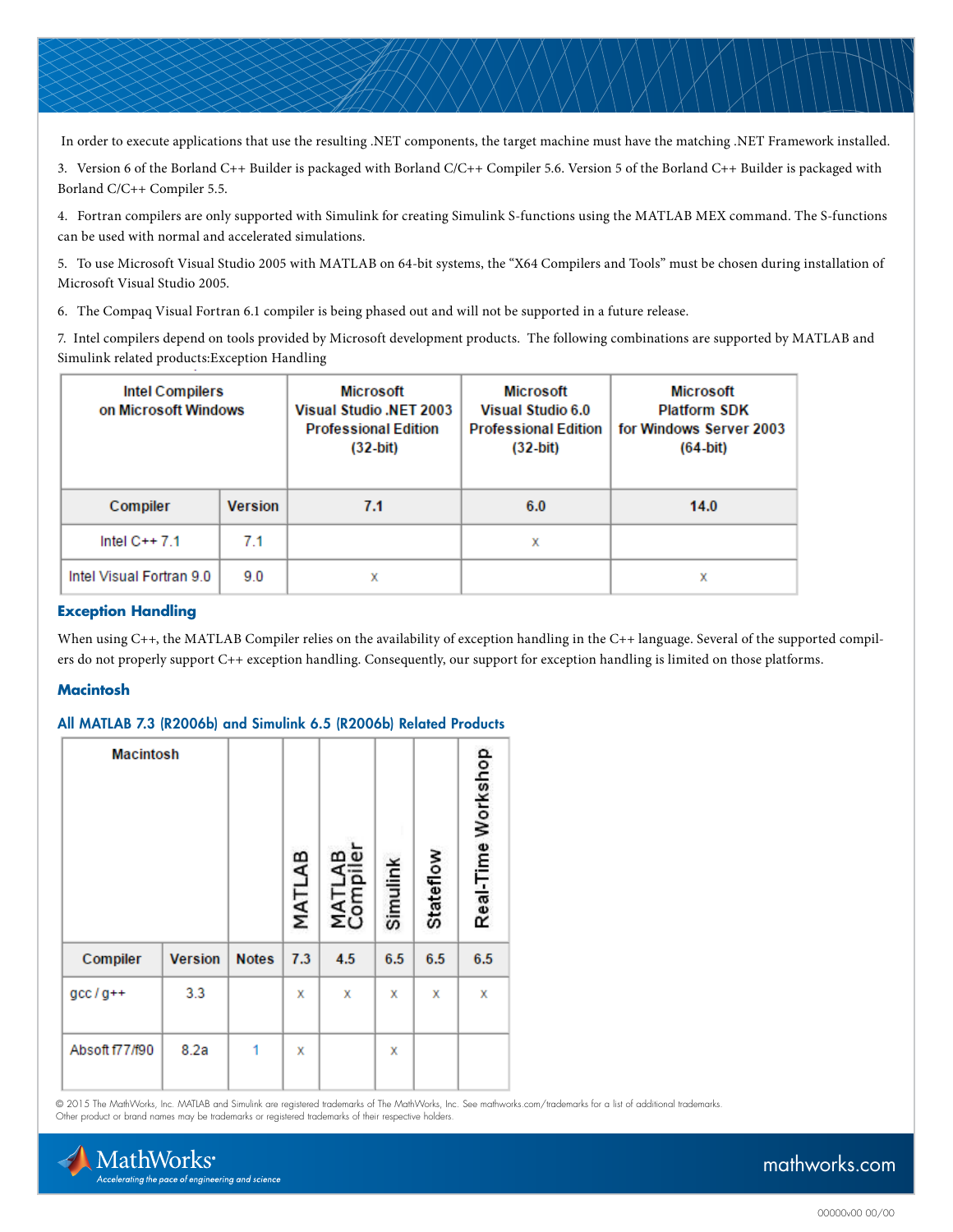# **Notes for the Macintosh Table for all MATLAB 7.3 (R2006b) and Simulink 6.5 (R2006b) Related Products**

1 Fortran compilers are only supported with Simulink for creating Simulink S-functions using the MATLAB MEX command. The S-functions can be used with normal and accelerated simulations.

# **UNIX**

| <b>UNIX / Linux</b>            |                |                | MATLAB | MATLAB<br>Compiler | Builder for Java<br>gy<br>MATI | Simulink | Stateflow | Real-Time Workshop |
|--------------------------------|----------------|----------------|--------|--------------------|--------------------------------|----------|-----------|--------------------|
| Compiler                       | <b>Version</b> | <b>Notes</b>   | 7.3    | 4.5                | 1.0                            | 6.5      | 6.5       | 6.5                |
| Linux (32-bit) gcc $/g++$      | 3.4.5          |                | x      | x                  |                                | x        | х         | x                  |
| Linux (32-bit) g77             | 3.4.5          | $\overline{1}$ | x      |                    |                                | x        | х         |                    |
| Linux (64-bit) gcc $/g++$      | 3.4.5          |                | x      | x                  |                                | x        | x         | x                  |
| Linux (64-bit) g77             | 3.4.5          | 1              | x      |                    |                                | x        | х         |                    |
| Solaris cc / CC                | 5.5            |                | x      | x                  |                                | x        | x         | x                  |
| Solaris gcc / g++              | 3.2.3          | 3              | x      |                    |                                | x        | x         | x                  |
| Solaris f90                    | 7.1            | 1              | x      |                    |                                | х        |           |                    |
| Sun Java Development Kit (JDK) | 1.5            | $\overline{2}$ |        |                    | x                              |          |           |                    |
|                                | 1.4            | $\overline{2}$ |        |                    | X                              |          |           |                    |

© 2015 The MathWorks, Inc. MATLAB and Simulink are registered trademarks of The MathWorks, Inc. See [mathworks.com/trademarks](http://www.mathworks.com/trademarks) for a list of additional trademarks.<br>Other product or brand names may be trademarks or registered